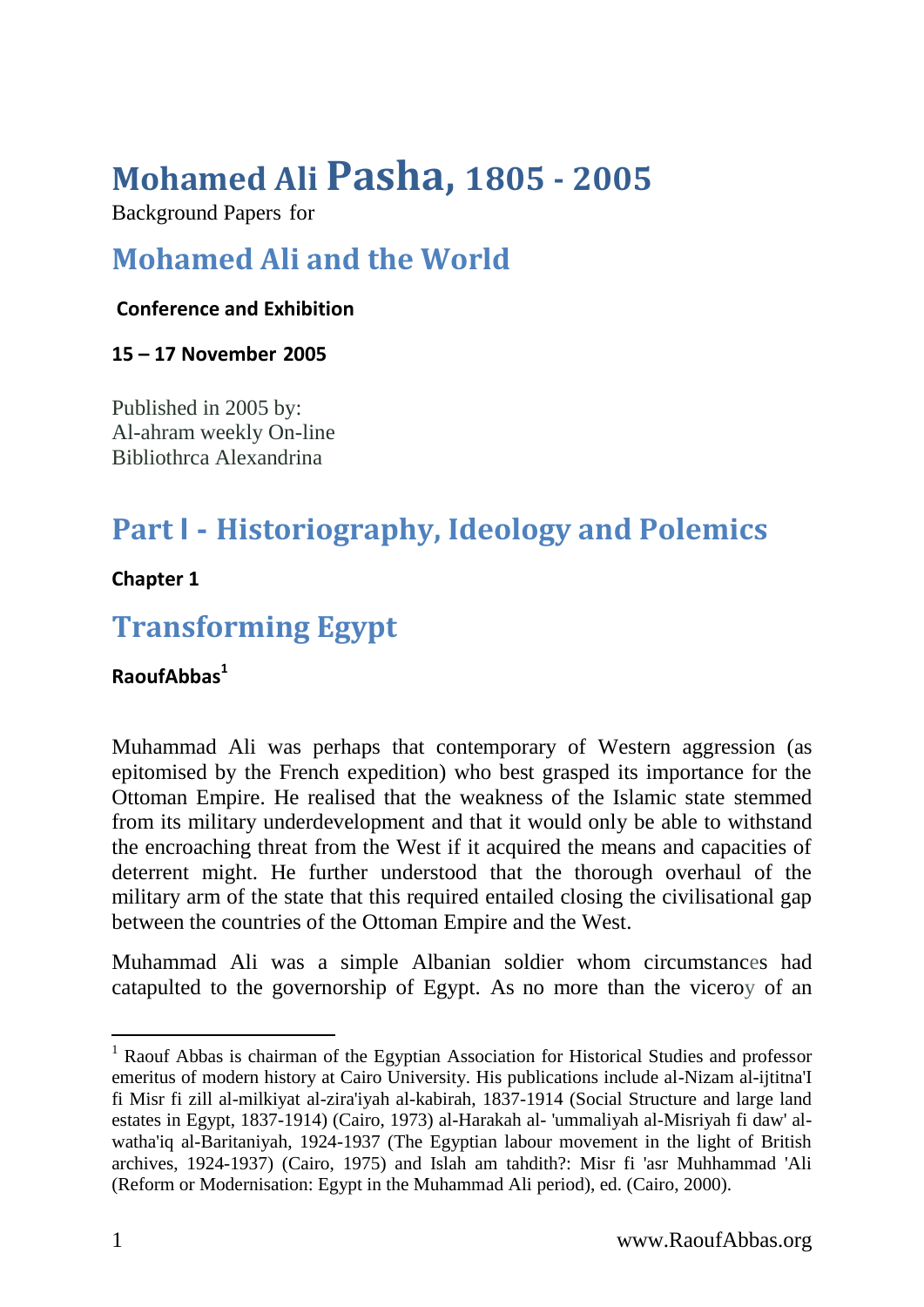Ottoman province, he was not in a position to reform the entire Ottoman state. He could, however, try to put his ideas into effect in that small quarter of the empire over which he ruled. While he was at it why not take advantage of the empire's general weakness and decay to expand his sphere of influence, giving him the opportunity to realise his vision on a grander scale? What had he to lose by trying, especially as his record of achievements so far demonstrated that nothing was impossible for him? Had he not, after all, altered the course of his life, having succeeded in raising himself from an unknown noncommissioned officer to a pasha in charge of the affairs of one of the most important provinces of the empire?

Muhammad Ali thus threw himself into the business of transforming Egypt into a modern state, which model could then be applied elsewhere in Ottoman lands with the ultimate objective of building a powerful Islamic state. That the Pasha chose Egypt as his platform for this political project is indicative of his farsightedness. Unlettered he may have been, but he was amply endowed with all the qualities of statesmanship that enabled him to grasp historical trends and capitalise on existing circumstances.

Muhammad Ali's political project was nothing less than a vision for national renaissance. It aimed to construct a modern political and military base that would be instrumental in warding off Western aggression from the eastern Arab world, not through confrontation but by developing the power that would create a form of military parity with the West and compel it to treat the Ottoman authority as a respected peer. Initially, circumstances seemed propitious. The wars in which he engaged in the Arabian Peninsula and Greece at the behest of the sultan meshed perfectly with his strategic vision. Even his conquest of Sudan and his campaigns against the sultan himself in the Levant were ultimately intended to serve his goal of rehabilitating the military power of the state as the cornerstone of political reform. That this was his greater objective is corroborated by the fact that one day he confided in a close friend that he hoped to reach Istanbul with his forces. He would then depose the sultan, place the sultan's young son on the throne and establish himself as regent, which would furnish him with the opportunity to reform the empire.

However, Muhammad Ali's regional project required enormous financial resources. These were far from available in the Egyptian treasury whose revenues at the time were derived from a handful of customs duties and land taxes. Nor was he about to turn to outside sources for funding, for he recoiled at the idea of loans and the restrictions this would impose on the autonomy of his political will. His only choice, therefore, was to capitalise on the potential Egypt had to offer, and this could only be achieved if government extended its control over all the nation's resources so that it could manage and develop them in a way that would generate the revenues necessary for building a modern military,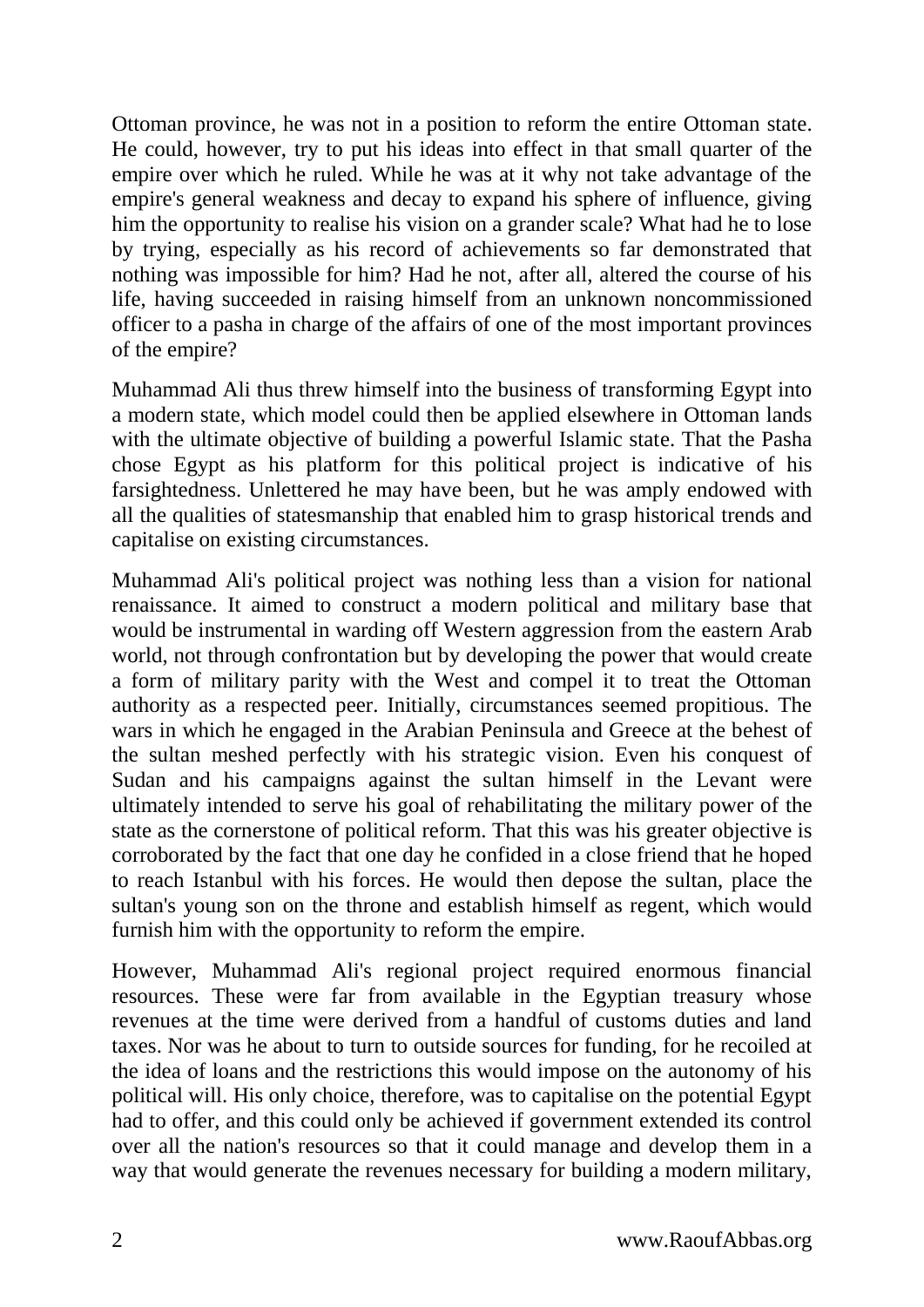as well as the autonomous manufacturing and service industries needed to sustain that power. He thus proceeded to gradually implement those policies that would centralise the economy and restructure government administration accordingly, which, in turn, necessitated the development of an educational system equipped to furnish that administration with the necessary skilled cadres, which, in turn, stimulated the cultural revival of the country.

Muhammad Ali also tailored his foreign policy towards the ultimate realisation of his regional project. Although he was viceroy of an important province in the Ottoman Empire, this empire was crumbling and European powers were hovering for the kill, with dozens of plans already drawn up for partitioning its territory after the empire's demise. Muhammad Ali knew that if he was not to be dragged down with the rest of the empire, he had to build for himself and his descendants a powerful state entity and eventually expand the realm of this entity as much as possible. He also realised that the softening centre of the empire gave him the opening he needed. The Supreme Porte needed his services, and these he readily provided, for his early campaigns in the Hijaz, in Crete and in Greece, gave him the ready pretext for building up his armed forces and, more importantly, the first modern Egyptian navy.

The Morea War, in particular, was the first theatre in which he put his new army to the test and gave it important experience in the field. That war also proved a major testing ground for his new navy, constructed with the aid of European experts as was the new arsenal in Alexandria. Added to the bargain, the deployment of his forces was his way of proclaiming that there was a new maritime power on the rise in the eastern Mediterranean.

The weakness of the Ottoman state also enticed Muhammad Ali into expanding the physical boundaries of his rule, enabling him to become governor of the most important Arabic-speaking Ottoman provinces. His purpose in doing so was two-fold. Territorial expansion would put him astride of the Middle East's ancient trade routes. It would also enable him to mold Egypt, Sudan, the Arabian Peninsula and the Levant into a small closely integrated self-sufficient empire with a far greater amount and diversity of resources at its disposal.

However, Muhammad Ali was acutely aware that the perpetuity of his reforms and other accomplishments and of his personal rule and that of his successors was contingent upon the will of the sultan. His sole guarantee for the future, therefore, was to secure from the sultan a special status for Egypt within the Ottoman Empire, which would give him that extra room for manoeuvre he needed at the regional and international levels. He had contemplated forging his own path independently. He could have for example seceded from the empire freeing himself from the encumbrances of subordination to the foundering empire. In so doing, he might have continued his economic, administrative and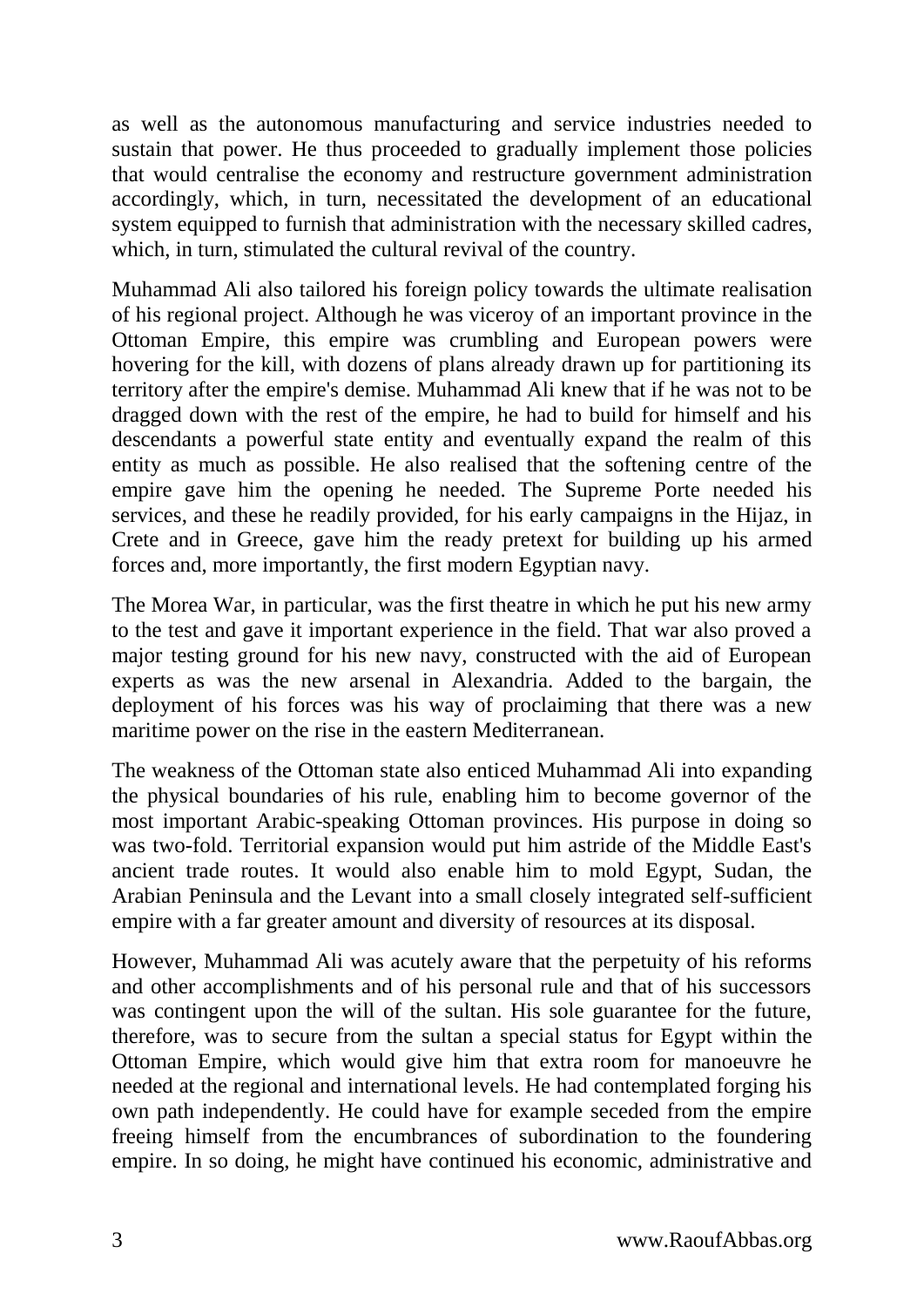military reforms without having to defer to directives from Istanbul and without having to pay the annual tribute required by the rights of allegiance.

As international circumstances were not ripe for that sort of independence, however, Muhammad Ali resolved to carve out a special preserve of his own within the empire. Although this meant continued recognition of Ottoman hegemony, he would ensure that this hegemony was purely nominal, by securing for himself and his family dynastic rights to the throne of Egypt and the highest possible degree of autonomy.

At the same time, he realised that for Egypt to remain within the general framework of the Ottoman Empire was not without advantages. The reason the empire had managed to remain intact until then was primarily due to the fact that since the European powers could not come to an agreement over how to partition the empire they resolved instead to guarantee its territorial integrity. Egypt, as part of this territory, could benefit from this guarantee.

But, Muhammad Ali knew that that guarantee alone would be meaningless unless he backed it up with the military strength capable of shielding his reserve against foreign ambitions. He had read the writing on the walls of his times. The European powers were lusting after possessions in the Near and Far East and only a few years before he came to power the French had invaded Egypt and the Ottoman suzerains were only able to expel them by calling on the assistance of the British. Several decades down the line, it would the British knocking on Egypt's doors preparatory to occupying it. Meanwhile, to the east, Russian pressures were mounting on Muslim lands south of the Caspian and the remnants of the Islamic empires in India were falling before British colonisation, while to the west the French had seized Algeria, which until then had also been an Ottoman province.

The French expedition in Egypt had riveted European attention towards this part of the world. Although European powers had no direct economic or cultural interests in Egypt, the short-lived French presence here threw into relief Egypt's strategic location at the crossroads to the East where the British in particular were intensifying their colonial drive. It was little wonder therefore that the European ideas of linking their continent to the East by land or sea routes passing through Egypt began to take concrete form in the last two decades of Muhammad Ali's rule. Perhaps Muhammad Ali's reconstruction of the Nile and overland route linking Suez to Alexandria via Cairo was an attempt to curtail European designs to extend their political influence over Egypt in the pursuit of their strategic interests.

In all events, Muhammad Ali hoped to win European support for his drive for independence. His argument was that if a ruler could accomplish as much as he had already achieved, imagine how much more he would be able to accomplish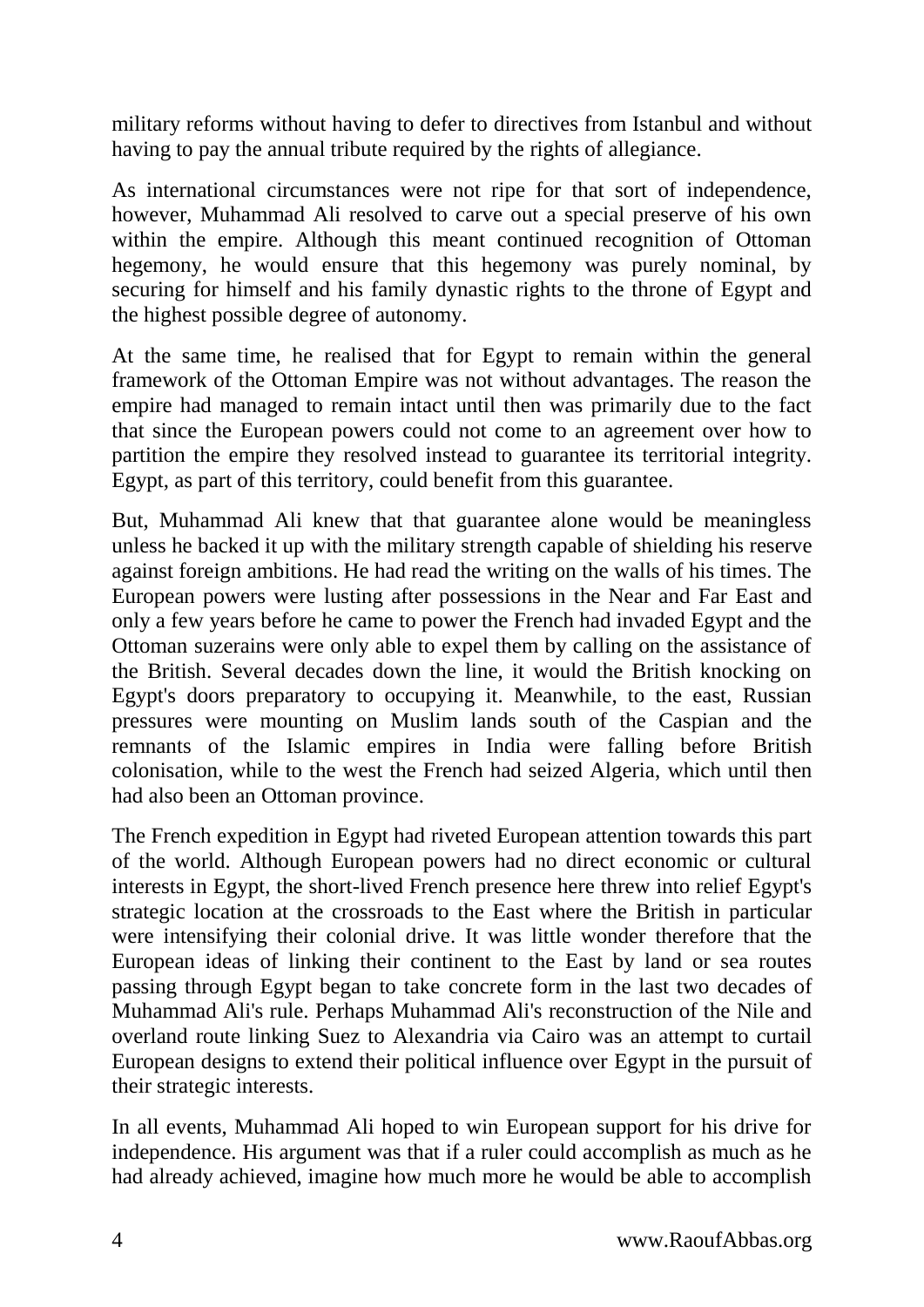if freed from the restrictions of Ottoman suzerainty. It required little more than a glance to realise that under the first decades of his rule, Egypt had far outstripped Istanbul in its level of progress. Of course, such success could not be attributed to the individual will of a leader alone; the land itself also had to have the potential in terms of manpower and resources to be molded into a modern state of the first order.

Muhammad Ali applied his unique drive and intelligence to getting the most out of this potential. He restored peace and security throughout the land; he founded factories and established a new school system; he brought over European experts to oversee his projects and man his new ministries; he paved the land routes to serve European trade; and he began to shape the people of the country into a modern productive force. In all this, Europe would have no cause to fear for the sultan, for Egypt's strength only added to Istanbul's strength, to which Egypt's service on behalf of the sultan in the Arabian Peninsula and Greece furnished eloquent testimony. Muhammad Ali had given the sultan everything money and armies, even losing his fleet in the process - obtaining nothing from the sultan in return.

The Europeans therefore had a choice to make. Either they could agree to allow Muhammad Ali to secede from the Ottoman Empire and make Egypt an independent sovereign nation or they could approve to the alternative, which was for Egypt to remain within the Ottoman fold, but on the condition that it was granted a special status in accordance with which its ruler and his descendants would enjoy a broad range of prerogatives.

The first option - Egypt's full independence - would require European powers to abandon their commitment to the non-partitioning of the Ottoman state and to adopt a new approach to the corner of the Near East that sat astride the trade routes and that had a military force to be reckoned with and a strong and ambitious ruler. That scenario did not accord with European designs. What did was for the region to remain under a weak Ottoman authority that posed no threat to speak of to European interests. In addition, France and Britain had no intention of allowing Muhammad Ali's challenge to the sultan to lure Russia into invading Turkey from the north and establishing a foothold on the Bosporus, thereby upsetting the international balance of power.

Nor was Europe thoroughly convinced of the value of the reforms of which Muhammad Ali boasted. The British in particular objected that Muhammad Ali's state monopolies deprived the Egyptian peasant of the fruits of his labour and subjected him to a form of corvee labour. The more moderate critics in Europe felt that while Muhammad Ali had made enormous inroads in developing Egypt, everything depended upon his person, as a result of which all that progress would crumble as soon as his rule came to an end. At the same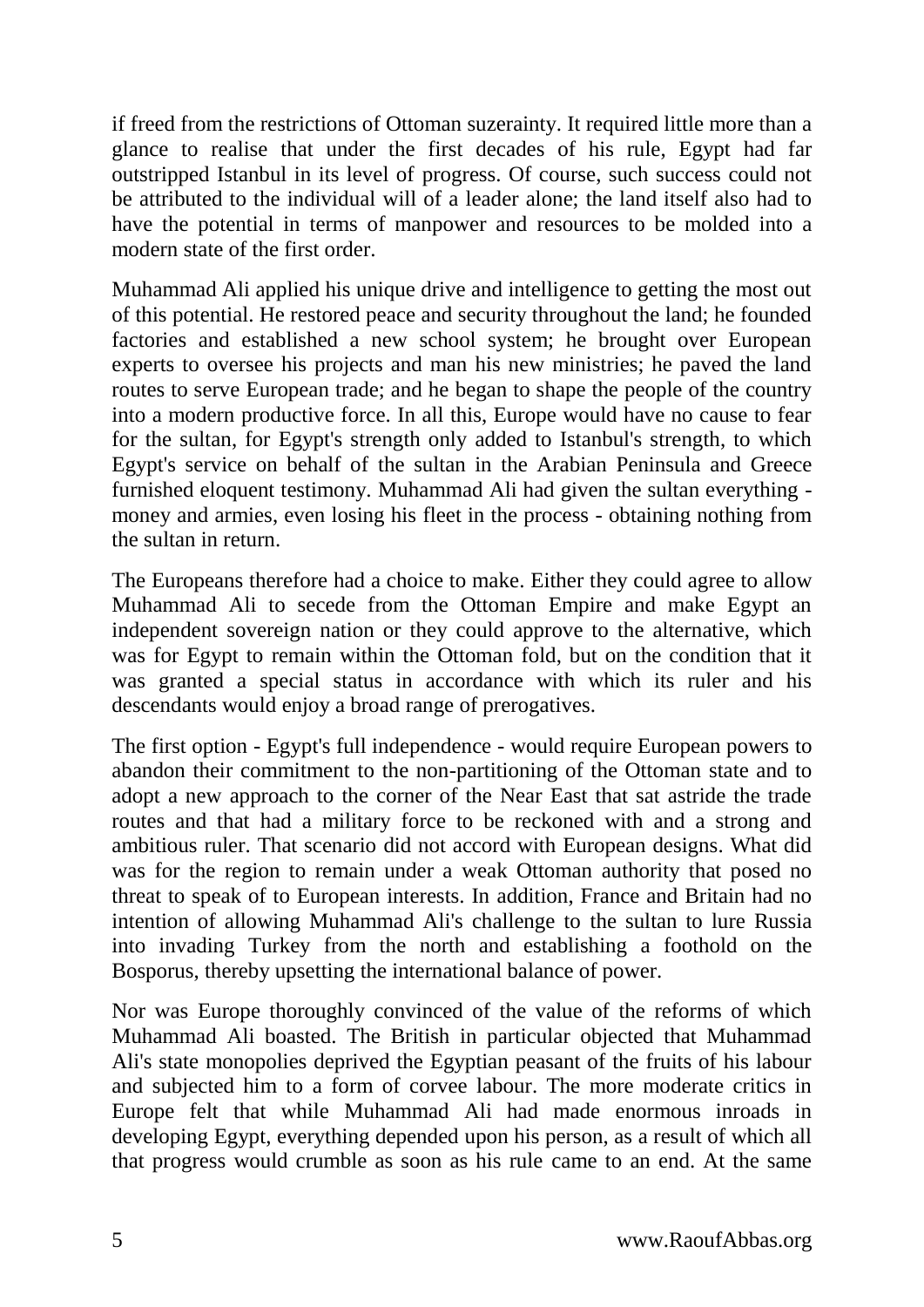time, European powers did not regard Muhammad Ali's drive to throw off the yoke of the sultan as a form of "national revolution," such as that which took place in Greece and would subsequently occur in the Balkans and other Ottoman European possessions. Muhammad Ali, they held, was not Egyptian and his government in Egypt did not rest on the will of the people or even reflect a popular nationalist aspiration, for the people in Arab lands were motivated by religious not national allegiances.

Aware of European motives and attitudes, Muhammad Ali throughout his rule carefully avoided clashing with European policy and with any European force. He knew that any future arrangement between Egypt and the Ottoman authorities stood a better chance of success if it had the approval of the European powers, for only this would ultimately be the surest safeguard against future Ottoman intervention as well as European ambitions.

Muhammad Ali greatly aspired to gain the friendship of the British, whose formidable naval power was palpably present in the Mediterranean and in the Red Sea and the Persian Gulf. The Pasha of Egypt had won the admiration of the British in the wake of the Fraser campaign of 1807, when he returned their prisoners of war and undertook the treatment of British sick and wounded. Three years later, he struck an agreement with the East India Company in accordance with which he pledged to protect British trade caravans passing through Egypt and to waive customs tariffs on the personal belongings of British travellers. He also vowed to protect British subjects and property in the event of a war between Britain and the Ottoman state. During the Morea War, Muhammad Ali demonstrated the value he attached to British friendship. By withdrawing from that campaign he hoped to win British respect and allay any apprehensions they might have over his eastward expansion.

Muhammad Ali also gave a clear message to the British at the time when the French were soliciting his help to conquer Algeria (1830). In the course of his negotiations with the French, he signaled to Britain that he was willing to help them halt the spread of Russian influence into Turkey and Persia. London, however, could not forget that it was Muhammad Ali's challenge to the Supreme Porte that lured the Russians towards Istanbul to begin with. It therefore preferred to remedy the Russian threat by using its own navy to strengthen its hold on the trade routes to India, which passed through the Red Sea and the Euphrates. For this it did not need an alliance with an ambitious ruler such as Muhammad Ali whose fate was in the balance.

This stance almost led to a clash between the British and Muhammad Ali, who at one point succeeded in occupying a position on the Euphrates and extending his sway across to the shores of the Persian Gulf and the entrance to the Red Sea. Al-Hasa, Al-Qatif, Asir and even Aden for a short time one after the other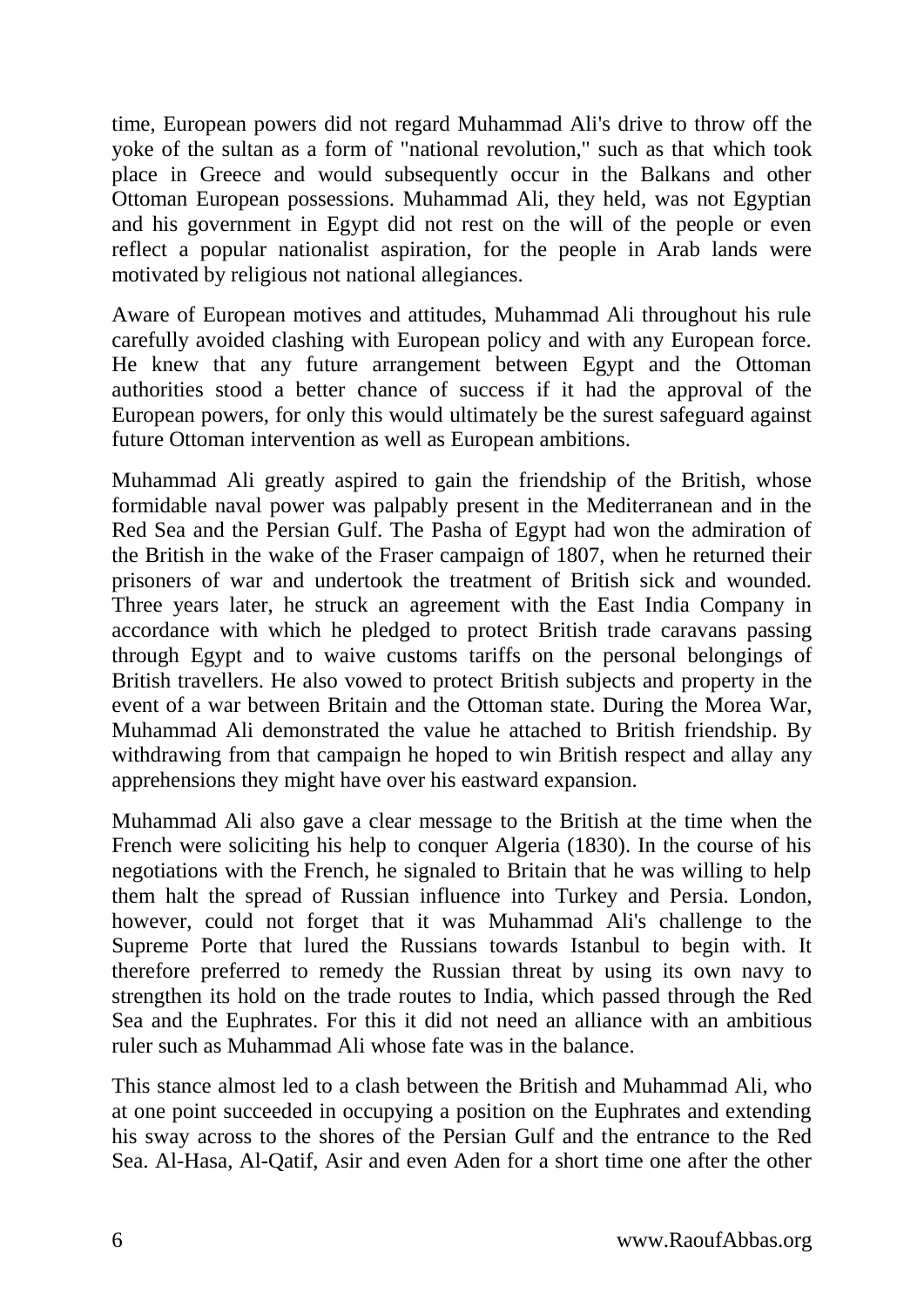submitted to his rule. When he began to make overtures to the Shah of Persia, British qualms peaked and London resolved to put an end to Muhammad Ali's expansion in the areas it deemed vital to its interests. These factors, as well as the fear that Russian expansionism might threaten European peace, compelled Britain to adhere to its policy of preserving the integrity of the Ottoman state. This, in turn, meant that Muhammad Ali would ultimately have to withdraw his forces behind Egyptian borders.

France had an entirely different approach to the Ottoman Empire. We recall that France occupied Egypt in 1798 and Algeria in 1830. The French then dispatched a minister plenipotentiary to Alexandria to offer Muhammad Ali a military detachment and French financiers backed this up with an offer of a sizeable loan. The Egyptian Pasha reciprocated the kindness, engaging French experts in his government, guaranteeing French expatriates the most favourable treatment, adopting French systems in the development of Egypt's educational system and armed forces, and sending most Egyptian study missions to France. However, France still wavered in its eastern policy. Like Britain, it feared that Muhammad Ali's expansionist drive would ultimately threaten European peace by furnishing Russia with the pretext to invade the Ottoman Empire from the north. Paris therefore was keen for a diplomatic settlement to the dispute between Muhammad Ali and the Sultan.

Although there was nothing to prevent the two sides from negotiating directly and presenting their agreement to European powers as a fait accompli, the European powers had too many interests vested in the region to allow this. Nevertheless, Britain had no intention of allowing the French to mediate on their own, insisting that the Cairo-Istanbul relationship was a matter that concerned the whole of Europe. France eventually came around to this principle, for like Britain it hoped to check the spread of Russian influence, although unlike Britain it also sought to advance Muhammad Ali's interests. Russia then joined the European powers in their drive to prevent a settlement between Muhammad Ali and the Sultan.

Because of France's weakened international position at the time, Britain maneuvered itself into the lead of the negotiating process and was, therefore, the primary architect of the agreement that was struck in 1840. The London Treaty of 1840 upheld the preservation of the territorial integrity of the Ottoman Empire. In addition, although it conferred upon Egypt a status far less than that Muhammad Ali had aspired for, it elevated Egypt above other Ottoman provinces. Muhammad Ali and his descendants were granted dynastic rights over Egypt. The London Treaty also granted him rule over southern Syria (Palestine) for the rest of his life. This provision came with the caveat that if he did not accept the terms of this agreement within ten days his Levantine